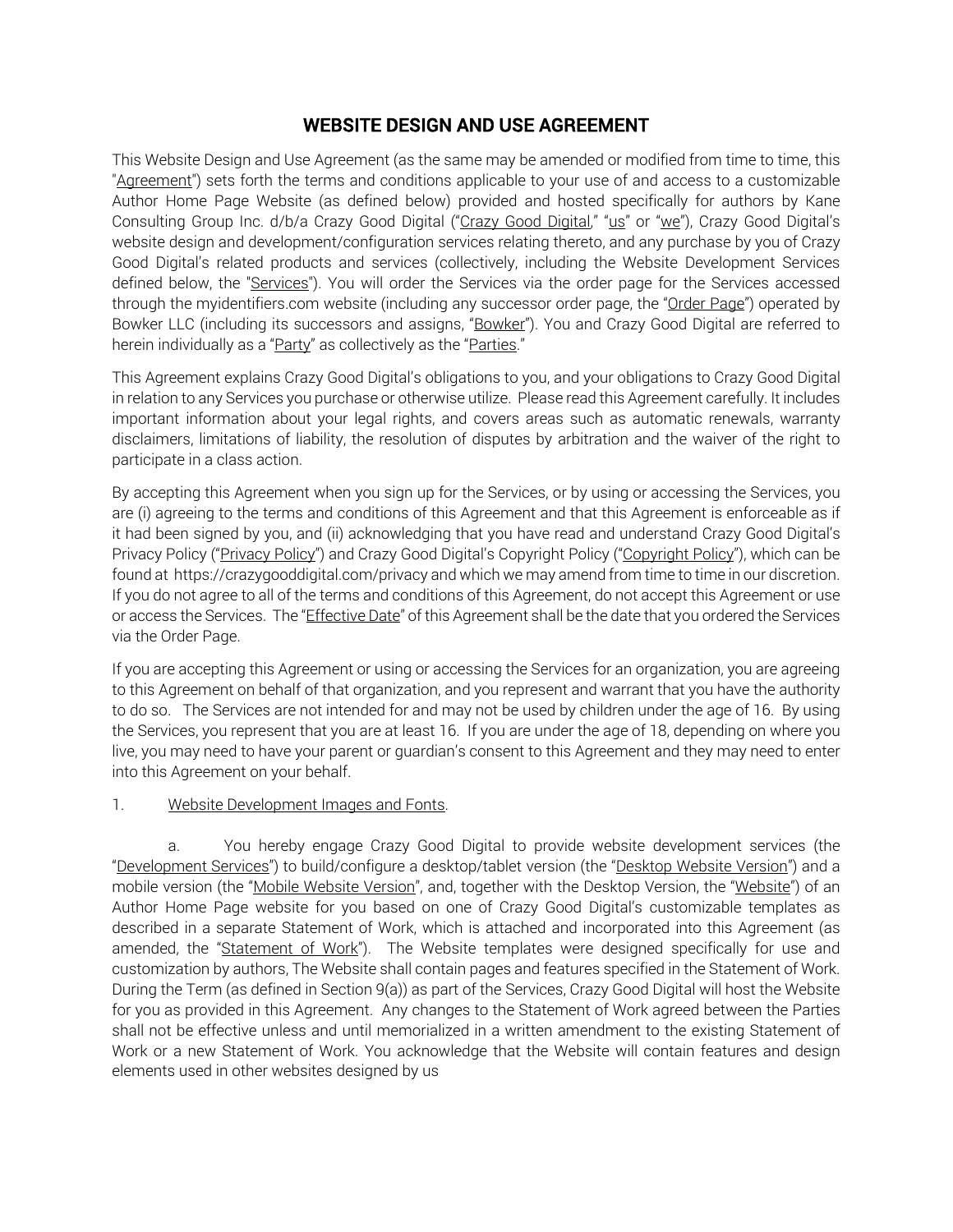b. Crazy Good Digital represents and warrants that it will perform the Services using personnel of required skill, experience, and qualifications and in a professional and workmanlike manner in accordance with commercially reasonable industry standards for similar services and will devote adequate resources to meet its obligations under this Agreement.

You authorize Crazy Good Digital to display the following developer attribution (or a substantially similar attribution) on the Website: Powered by Crazy Good Digital.

d. You acknowledge and accept that despite the security measures Crazy Good Digital takes in connection with the Services, Crazy Good Digital's system and/or the Website may nonetheless become compromised, including without limitation, by hackers, Internet viruses, worms or Trojan horses, or the like. Under such circumstances, Crazy Good Digital may take corrective action as it deems appropriate in its sole discretion and you acknowledge and agree that Crazy Good Digital shall have no liability to you for any damage or loss that you may incur due to such corrective action. You further acknowledge and agree that while Crazy Good Digital maintains a backup of your website, you are solely responsible for backing-up Your Content (as defined below).

e. Crazy Good Digital will provide updates to the Website as it deems necessary (in its discretion).

### 2. Your Content; Your Responsibilities.

a. When you provide us with text, photos, images, audio, video, code or any other materials (collectively, "Your Content") to include on the Website, or when you upload Your Content to the Website, you grant us (including third party hosting providers acting on our behalf) a non-exclusive, worldwide, perpetual, irrevocable, royalty-free, sublicensable, transferable right and license to use, host, store, reproduce, modify, create derivative works of (such as those resulting from translations, adaptations or other changes we make so that Your Content works better with the Services), communicate, publish, publicly display, publicly perform and distribute Your Content for the limited purposes of allowing us to provide, improve, support, promote and protect the Services (including the Website). Notwithstanding the foregoing, you and your licensors are, and will remain, the sole and exclusive owners of all right, title, and interest in and to the Your Content, including all intellectual property rights therein. Crazy Good Digital has no right or license to use any of Your Content except solely during the Term to the extent necessary to provide the Services.

b. You represent and warrant that you own all rights to Your Content or otherwise have (and will continue to have) all rights and permissions to legally use, share, display, transfer and license Your Content via the Services and in the manner required by this Agreement. You are responsible for any and all claims related to Your Content. If we use Your Content in the ways described in this Agreement, you represent and warrant that such use will not infringe or violate the rights of any third party, including without limitation any copyrights, trademarks, privacy rights, publicity rights, contract rights, trade secrets or any other intellectual property or proprietary rights. Also, content on the Website may be protected by others' intellectual property, trade secret or other rights. You shall not copy, upload, download or share content unless you have the right to do so.

c. Crazy Good Digital neither sanctions nor permits hosted site content or the transmission of data that contains illegal or obscene material or fosters or promotes illegal activity. Crazy Good Digital reserves the right to immediately suspend or terminate any Website or transmission that violates this policy (or any other acceptable use policy that Crazy Good Digital may adopt and advise you of in the future), without prior notice. In the event of such termination, you agree that the unused portion of any fees you may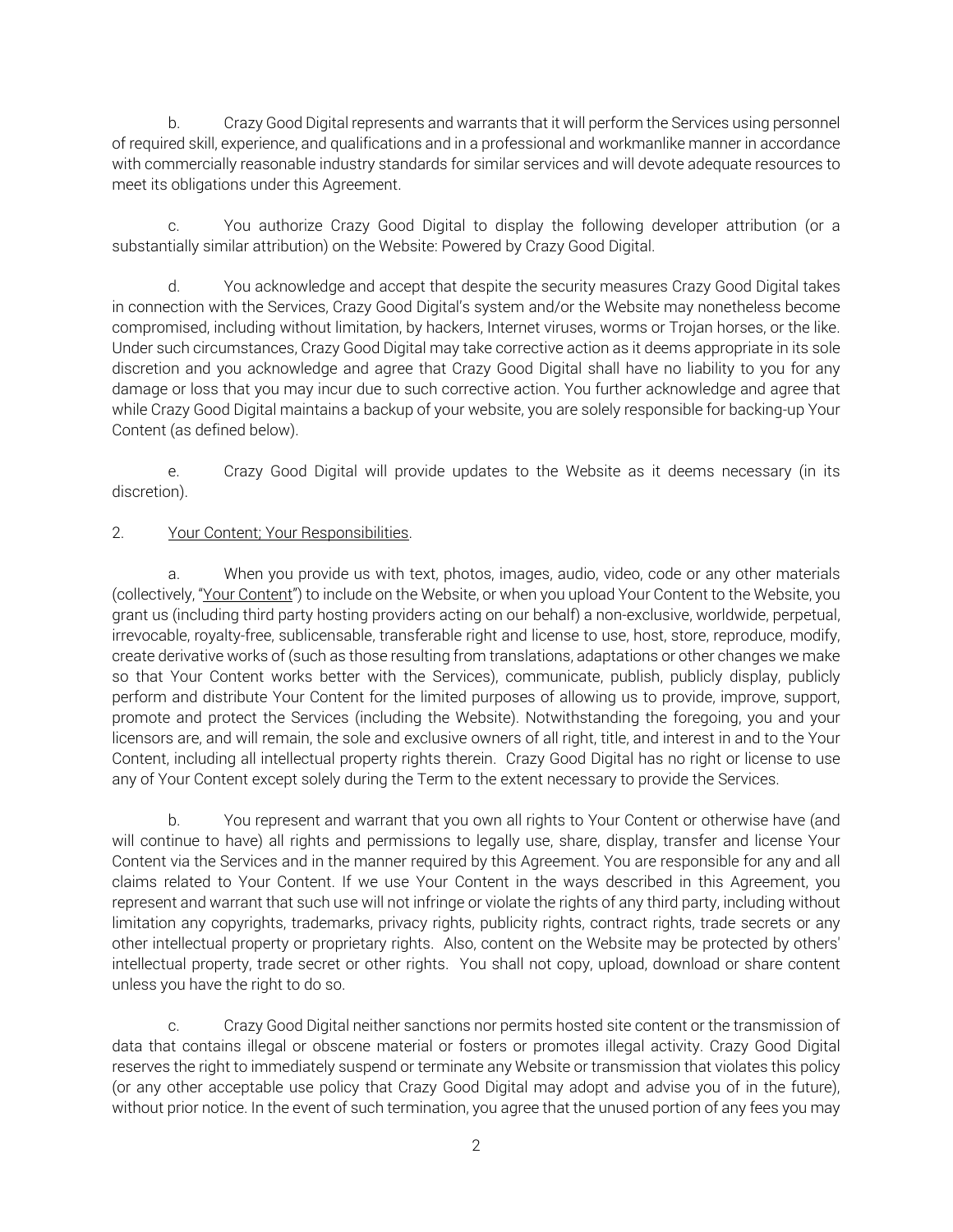have paid for any Services are an appropriate recompense to Crazy Good Digital for the time required to respond to and address issues created by your illegal or obscene site/content, and you agree not to seek recovery of those fees.

d. Crazy Good Digital may choose to feature the Website, or names, trademarks, service marks or logos included on the Website. You grant us a perpetual, worldwide, royalty-free, sublicensable, transferable, non-exclusive right and license to use any version of the Website, or any portion of the Website, including without limitation names, trademarks, service marks or logos on the Website, for the limited purpose of our marketing and promotional activities. For example, we may feature the Website on our customers (or similar) section of our website or on our social media accounts. You waive any claims against Crazy Good Digital relating to any moral rights, artists' rights or any other similar rights worldwide that you may have in or to the Website or names, trademarks, service marks or logos on the Website and any right of inspection or approval of any such use. This Section does not affect any ownership rights you have to Your Data or any rights you may have under applicable data protection laws.

e. You represent and warrant that your use of the Services is not (and will not be) contrary to law or regulation, including without limitation applicable export or import controls and regulations and sanctions. You agree that you will use the Website in a manner which does not interfere with or disrupt other network users, services, or equipment, and we reserve the right to terminate or suspend the Website without notice if such interference is determined by us to exist.

## 3. Domain Name.

a. Crazy Good Digital cannot guarantee availability of your desired domain name for use with the Website (the "Domain Name"). Your use of any Domain Name is subject to the policies, including without limitation the dispute resolution policies, of the Internet Corporation for Assigned Names and Numbers. Crazy Good Digital makes no representations whatsoever with respect to the rights to any Domain Name that you provide for use with the Website. We assume no liability for renewing any Domain Name, which shall be solely your responsibility.

b. You will be responsible for all claims related to your use of the Domain Name. In any instance, you will be responsible for all fees, costs and claims related thereto, whereby the registration of the Domain Name, and any ancillary Domain Name related services (such a private registration) must be renewed prior to expiration at the then-current rates to prevent such services from expiring.

## 4. Third Party Sites; End Users; Website Content.

a. The Website may contain links to third party sites, such as social media platforms and ecommerce payment processors. When you and visitors to the Website access third party sites, you do so at your own risk. We don't control and are not liable for those sites and what those third parties do. Those sites are subject to their own terms and policies. You also agree that we may, at any time and in our sole discretion, and without any notice to you, suspend, disable access to or remove access to any such third party sites, when we reasonably deem it to be necessary, and we are not liable to you for any such suspension, disabling or removal, including without limitation for any loss of profits, revenue, data, goodwill or other intangible losses you may experience as a result (except where prohibited by applicable law).

b. The Website will have its own visitors, customers and users ("End Users"). You understand and agree that the Website and the End Users are your responsibility, and you are solely responsible for compliance with any laws or regulations related to your use of the Website and/or related to your End Users.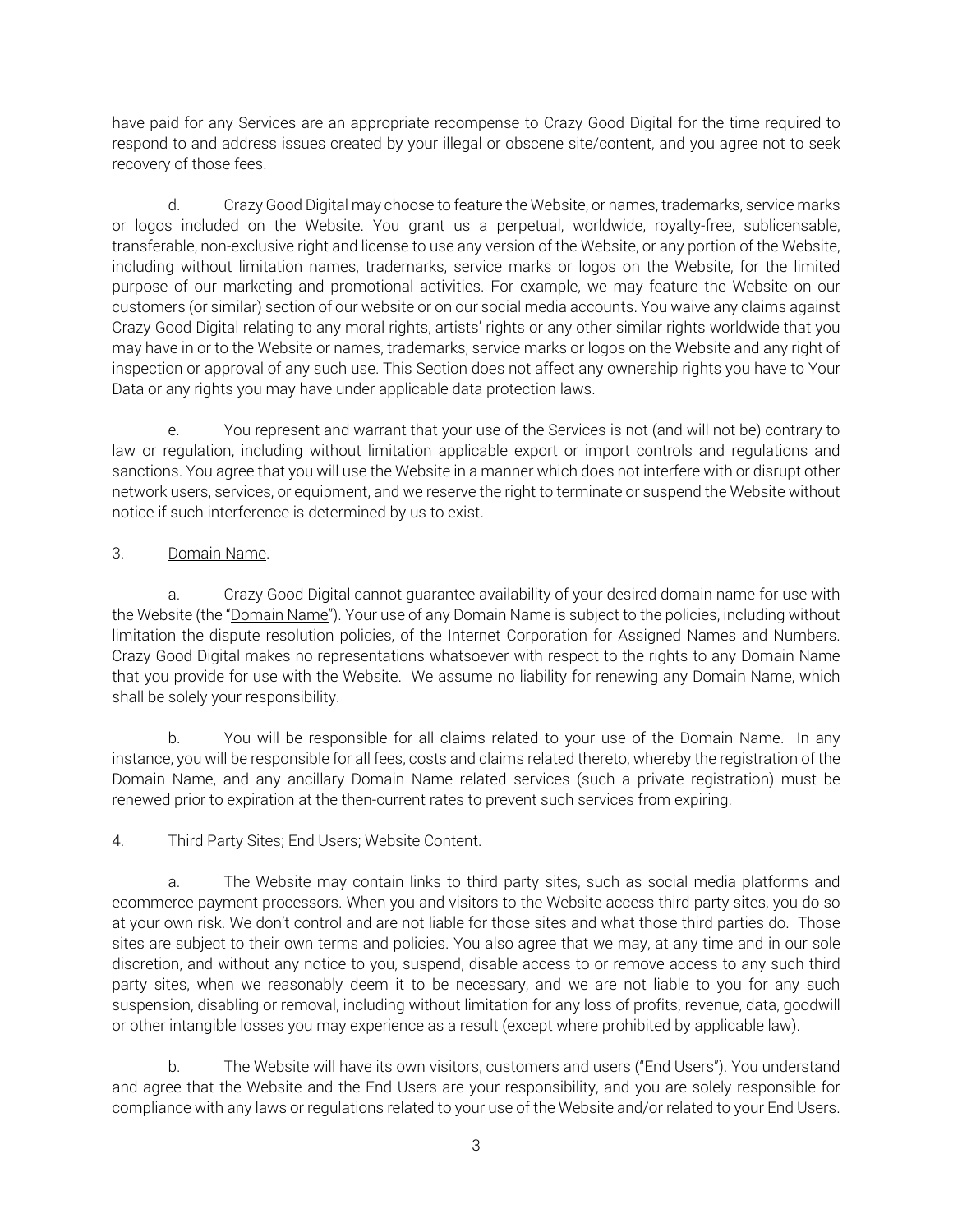Crazy Good Digital is not liable for, and won't provide you with any legal advice regarding, your use of the Website or your End Users. This does not limit or affect any liability Crazy Good Digital may have to you separately for any breach of the other provisions of this Agreement.

c. Without limiting the foregoing, if the Website includes features that enable you to provide or sell products and services to, or otherwise collect payments from, your End Users (such activities, "ecommerce"), we are not a party to, and we are not liable for, your ecommerce, including your relationship with any payment processor. You are solely responsible for your ecommerce, and compliance with any laws or regulations related to it, including without limitation, consumer and ecommerce laws and regulations and laws and regulations relating to the collection and payment of applicable sales taxes, site terms and conditions and privacy. You may not offer or sell any products or services which, in our sole discretion (i) we consider hazardous, counterfeit, stolen, fraudulent, abusive or adverse to our interests or reputation, (ii) are prohibited for sale, distribution or use, or (iii) otherwise fail to comply with any applicable laws or regulations.

d. Crazy Good Digital cannot guarantee that the Website will not contain content (i) that is offensive or objectionable; (ii) that contains errors; (iii) that violates intellectual property, trade secret, privacy, publicity or other rights or the good name of you or third parties; (iv) that is harmful to your or others' computers or networks; (v) that is unlawful or illegal; or (vi) the downloading, copying or use of which is subject to additional terms and policies of third parties or is protected by intellectual property, trade secret, privacy or other laws. You are responsible for taking precautions to protect yourself, and your computers or networks, from content accessed via the Website.

### 5. Crazy Good Digital Intellectual Property; Images and Fonts; Feedback.

a. The Services are protected by copyright, trademark and other US and foreign laws. This Agreement does not grant you any right, title or interest in the Services, or in the trademarks, logos, intellectual property or trade secrets of Crazy Good Digital or its licensors, all of which are retained by Crazy Good Digital or its licensors. You agree not to change, translate or otherwise create derivative works of the Services.

b. Without limiting the generality of Section 5(a), with the exception of your interests with respect to Your Content (as set forth in this Agreement) and your rights to the Domain Name, ownership interest in the Website, including, but not limited to the artwork, graphics, images, website templates, scripting, source and object code, computer code (including html), designs, animations and interfaces relating thereto, and all copyrights and other intellectual property rights therein, shall remain exclusively with Crazy Good Digital or its licensor, and Crazy Good Digital grants you a non-exclusive, revocable, nontransferrable license to use the Website provided you are current with respect to the fees and expenses due hereunder and not otherwise in breach of this Agreement.

c. The Website coding may include software components that are provided under this Agreement as part of the Services that are subject to any open source license agreement, including any software available under the GNU Affero General Public License (AGPL), GNU General Public License (GPL), GNU Lesser General Public License (LGPL), Mozilla Public License (MPL), Apache License, BSD licenses, or any other license that is approved by the Open Source Initiative (collectively, "Open Source Components"). Any use of Open Source Components by you is subject to and governed solely by the terms and conditions of the applicable open source license agreement(s).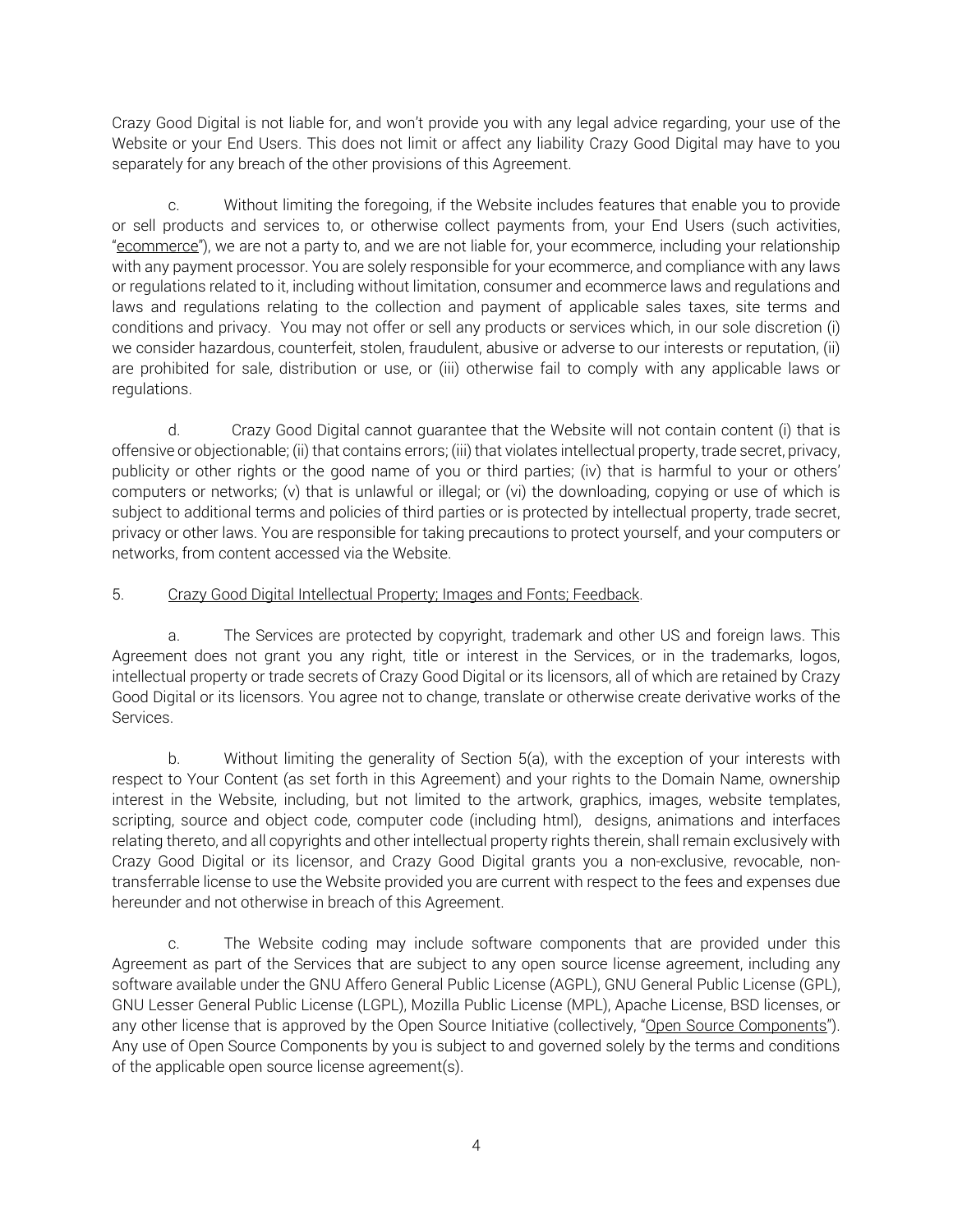d. Certain images and fonts made available to you within the Website, are licensed to Crazy Good Digital by third party providers. For all images and fonts that are part of the Website, you are granted permission to only use those images and fonts in the manner in which it is provided to you by Crazy Good Digital (i.e. embedded in the Website) and no other use of the images or fonts is permitted whatsoever.

You agree that Crazy Good Digital may use your feedback, ideas or suggestions relating to the Services without any restriction or obligation to you, even after this Agreement is terminated. This Section does not limit or affect any rights you may have under applicable data protection laws.

## 6. Our Rights.

a. Crazy Good Digital reserves these rights, which we may exercise at any time and in our sole discretion, and without liability or notice to you (except where prohibited by applicable law) (a) to terminate, suspend, restrict or disable your access to or use of parts or all of the Services, including the Website, if you are in violation of this Agreement; (b) to change parts or all of the Services and their functionality; and (c) to suspend or discontinue parts or all of the Services. Crazy Good Digital shall endeavor to provide ninety (90) days' notice to you before changing or discontinuing any material element of the Website.

b. Crazy Good Digital may offer HTTPS encryption for the Website. By registering a custom domain via the Services, or pointing a custom domain to the Services, you authorize us to create and maintain a certificate for the limited purpose of providing HTTPS for the Website.

# 7. Privacy.

a. Our Privacy Policy explains how we collect, use and share your personal information for our own purposes. Be sure to read it carefully, but note it is not part of this Agreement and can change. You represent and warrant that you are solely responsible when using the Website or the Services for complying with applicable data protection, security and privacy laws and regulations (including, where applicable, the EU General Data Protection Regulation and the EU e-Privacy Directive/Regulation), including any notice and consent requirements. This includes, without limitation, the collection and processing by you of any personal data, when you use the Website and the Services to send marketing and other electronic communications to individuals and when using cookies and similar technologies on the Website (including, in particular, those which Crazy Good Digital enables for you at your request as part of the Services, such as to undertake analytics for you (e.g., by entering relevant tracking account information such as Google Analytics UA code)).

b. If we add this feature in a future release, you are responsible for providing and making available to the End Users (as defined in Section 4(b)) a legally compliant privacy policy, including a legally compliant cookie policy, and for obtaining valid consent, both for you and Crazy Good Digital, for any use by you of an End User's personal information.

c. You agree that Crazy Good Digital may protect and improve the Services through analysis of your use of the Services, the End Users' use of the Website and/or analysis of your and such End Users' personal information in anonymized, pseudonymized, de-personalized and/or aggregated form. If applicable law requires, you should explain this in your privacy policy.

## 8. Copyright.

a. We comply with copyright law, and respond to complaints about copyright infringement in accordance with our Privacy Policy. We respect the intellectual property of others. We respond to notices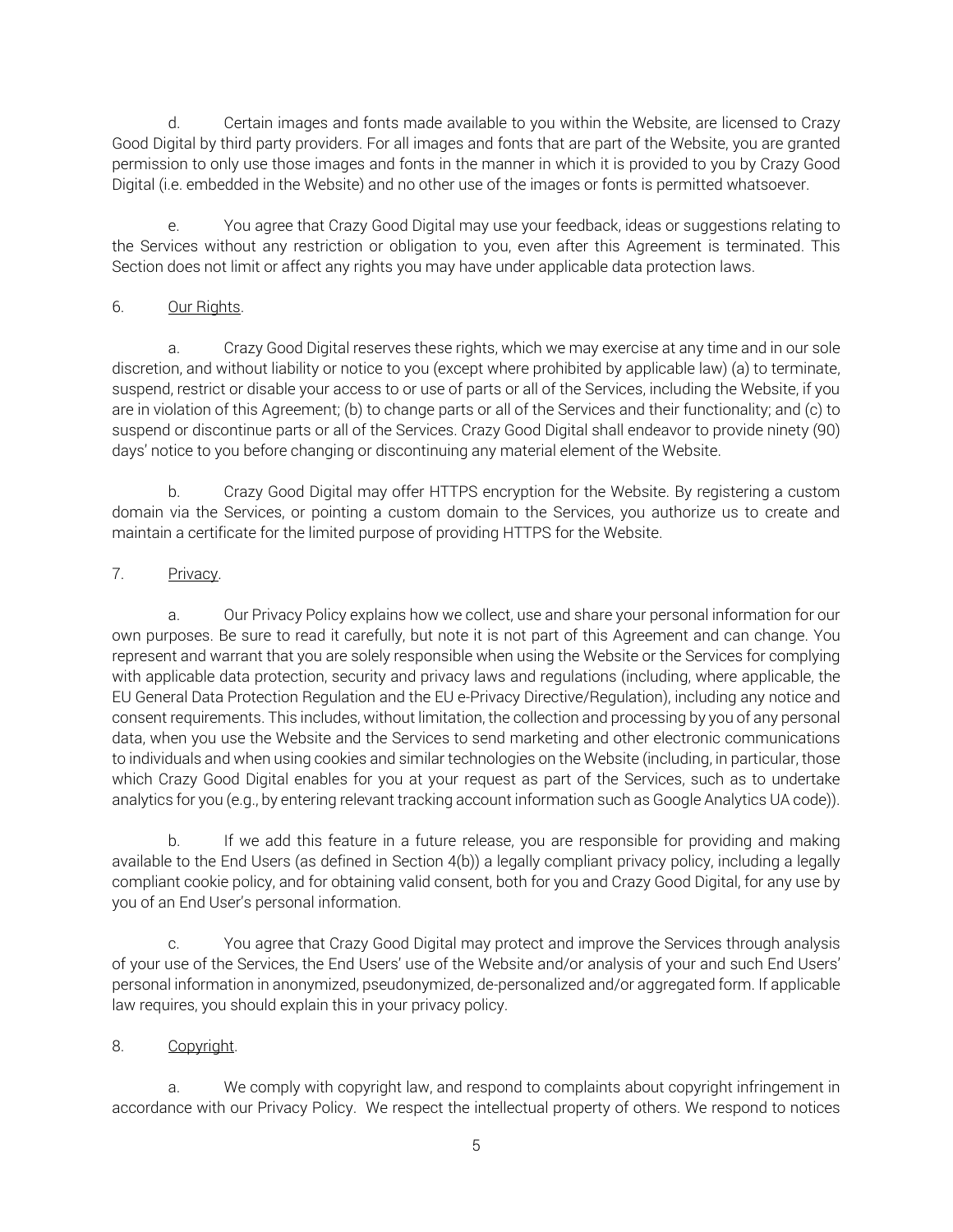of alleged copyright infringement if they comply with the law, and such notices should be reported via the process described in our Copyright Policy. We reserve the right to delete or disable content alleged to be infringing.

### 9. Term and Termination; License and Right to Domain Name upon Termination.

a. This Agreement will commence on the Effective Date and continue for the term set forth on the Order Page (the "Initial Term"), unless terminated earlier as provided in this Agreement. Following the Initial Term, this Agreement shall renew automatically for consecutive periods of one (1) year (each a "Renewal Term", and each Renewal Term together with the Initial Term, the "Term").

b. You may terminate this Agreement at any time without cause. If you terminate without cause, you will not be billed for any additional Renewal Term, and the Services will continue until the end of the then current Initial Term or Renewal Term, as the case may be. If you cancel, you will not receive a refund for any Services already paid for. Crazy Good Digital may terminate this Agreement at the end of the Initial Term or any Renewal Term by providing you with at least thirty (30) days' prior to the end of the Term.

c. Either Party may terminate this Agreement immediately (i) upon written notice to the other Party in the event such other Party has committed a material breach of this Agreement that remains uncured for thirty (30) days after such written notice.

d. Upon termination of this Agreement, your Website and its content (including Your Content) will be removed from Crazy Good Digital servers. If you have redirected a domain from another website to point to your Website, you are responsible for changing that redirection to another web server, even if Crazy Good Digital provided services to establish the initial redirection of that domain to your Website.

e. All sections of this Agreement that by their nature should survive termination shall survive termination, including, without limitation, Sections 3, 5, 7, 9(d), 9 (e) and 11-16.

## 10. Fees and Payments.

a. You agree to pay all fees and taxes for the Services to Bowker or its designated agent via the Order Page (or as otherwise agreed by the Parties in writing) for the Initial Term and each Renewal Term. Crazy Good Digital may change prices at any time; provided, however, that (a) no price increase shall apply to you during your then current Initial Term or Renewal Term, as the case may be, and (b) we will notify you of any price increase that would apply to any Renewal Term. All fees are exclusive of, and you are responsible for, applicable federal, state, or local sales, use, excise or other applicable taxes, other than taxes on our net income. You shall pay or reimburse Crazy Good Digital for any such taxes and we may add any such taxes to invoices submitted to you. You agree that in the event you do not pay the fees and expenses owed to us for the Services when due, we may take any other steps we deem necessary to collect such fees from you and you will be responsible for all costs and expenses incurred by us in connection with such collection activity, including collection fees, court costs and attorneys' fees. You further agree that at our option we may collect interest at the lesser of 1.5% per month or the highest amount permitted by law on any amounts not paid when due.

b. If you pay any fees or expenses due hereunder by credit card and you contact your bank or credit card company to decline, chargeback or otherwise reverse the charge, other than for an amount disputed in good faith, we may automatically terminate this Agreement for cause.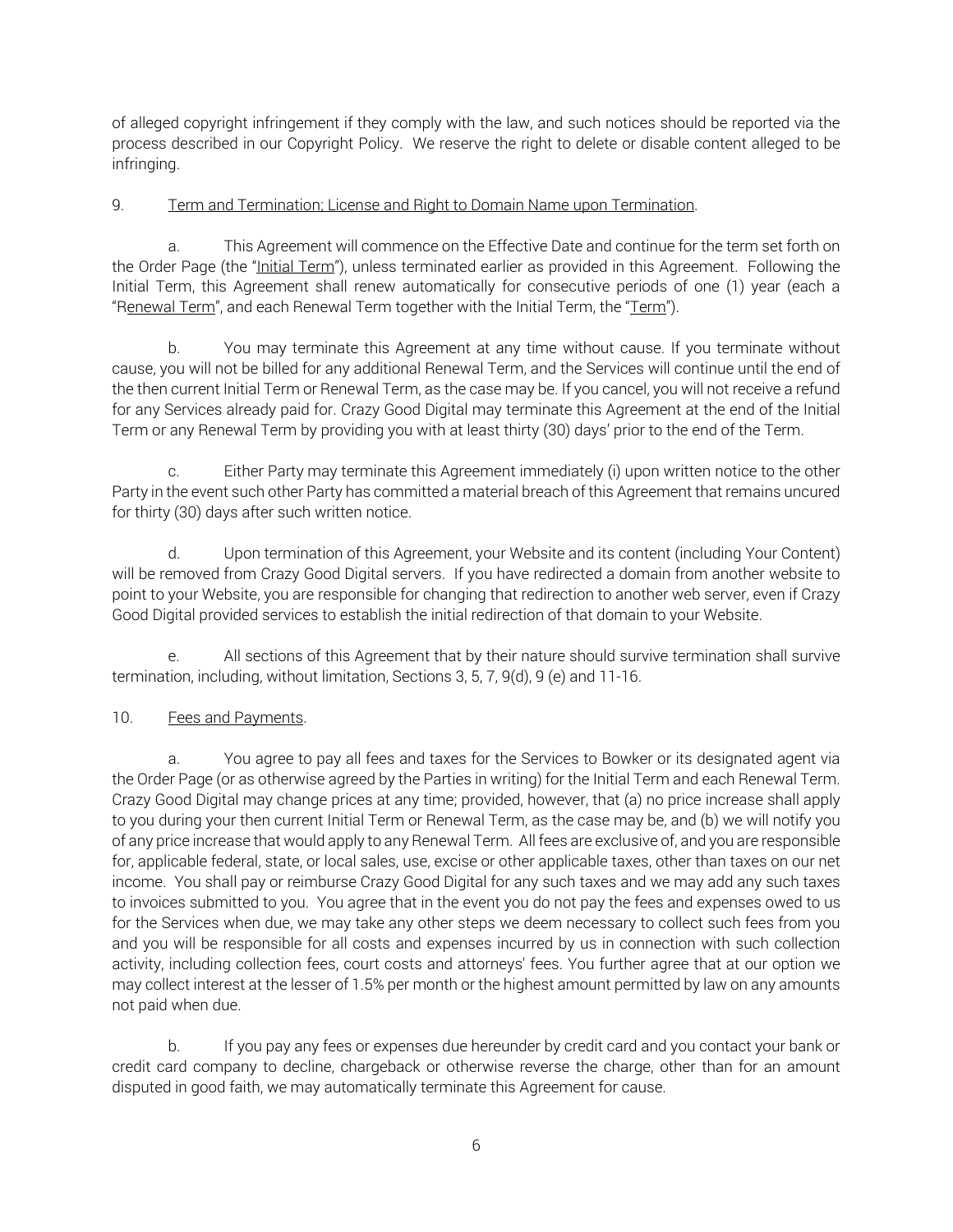#### 11. No Implied Warranties.

YOU ACKNOWLEDGE AND AGREE THAT YOUR USE OF THE SERVICES IS SOLELY AT YOUR OWN RISK, AND THAT EXCEPT AS EXPRESSLY PROVIDED IN SECTION 1(B), THE SERVICES ARE PROVIDED ON AN "AS IS" AND "AS AVAILABLE" BASIS. WE SPECIFICALLY DISCLAIM ALL IMPLIED WARRANTIES, INCLUDING ANY IMPLIED WARRANTY OF MERCHANTABILITY, FITNESS FOR A PARTICULAR PURPOSE AND ARISING FROM A COURSE OF DEALING, USAGE OR TRADE PRACTICE. TO THE FULLEST EXTENT PERMITTED BY APPLICABLE LAW, NO ADVICE OR INFORMATION, WHETHER ORAL OR WRITTEN, OBTAINED BY YOU FROM CRAZY GOOD DIGITAL SHALL CREATE ANY WARRANTY. CRAZY GOOD DIGITAL MAKES NO WARRANTY OR REPRESENTATION THAT THE SERVICES WILL (I) BE TIMELY, UNINTERRUPTED OR ERROR-FREE; (II) MEET YOUR REQUIREMENTS OR EXPECTATIONS; OR (III) BE FREE FROM VIRUSES OR OTHER HARMFUL COMPONENTS.

b. Under certain circumstances, some jurisdictions don't permit the disclaimers in Section 11(a), so they may not apply to you. However, the disclaimers apply to the maximum extent permitted by applicable law. You may have other statutory rights and nothing in this Agreement affects your statutory rights or rights under mandatory laws. The duration of statutorily required warranties, if any, shall be limited to the maximum extent permitted by applicable law.

12. LIMITATION OF LIABILITY. TO THE FULLEST EXTENT PERMITTED BY APPLICABLE LAW, IN NO EVENT WILL CRAZY GOOD DIGITAL, ITS AFFILIATES, SUBCONTRACTORS AND LICENSORS, AND THEIR RESPECTIVE DIRECTORS, OFFICERS, EMPLOYEES AND AGENTS BE LIABLE WITH RESPECT TO ANY CLAIMS ARISING OUT OF OR RELATED TO THE SERVICES OR THIS AGREEMENT FOR (A) ANY INDIRECT, SPECIAL, INCIDENTAL, EXEMPLARY, PUNITIVE OR CONSEQUENTIAL DAMAGES; (B) ANY LOSS OF PROFITS, REVENUE, DATA, GOODWILL OR OTHER INTANGIBLE LOSSES; (C) ANY DAMAGES RELATED TO YOUR ACCESS TO, USE OF OR INABILITY TO ACCESS OR USE PARTS, SOME OR ALL OF THE WEBSITE OR SERVICES, INCLUDING WITHOUT LIMITATION INTERRUPTION OF USE OR CESSATION OR MODIFICATION OF ANY ASPECT OF THE SERVICES; (D) ANY DAMAGES RELATED TO UNAVAILABILITY, DEGRADATION, LOSS, CORRUPTION, THEFT, UNAUTHORIZED ACCESS OR, UNAUTHORIZED ALTERATION OF, ANY CONTENT, INFORMATION OR DATA, INCLUDING WITHOUT LIMITATION YOUR CONTENT; (E) ANY CONDUCT OR CONTENT OF ANY END USER OR THIRD PARTY USING THE SERVICES, INCLUDING WITHOUT LIMITATION DEFAMATORY, OFFENSIVE OR UNLAWFUL CONDUCT OR CONTENT; OR (F) ANY THIRD PARTY SERVICES OR THIRD PARTY SITES ACCESSED VIA THE SERVICES. THESE LIMITATIONS APPLY TO ANY THEORY OF LIABILITY, WHETHER BASED ON WARRANTY, CONTRACT, TORT, NEGLIGENCE, STRICT LIABILITY OR ANY OTHER LEGAL THEORY, WHETHER OR NOT CRAZY GOOD DIGITAL HAS BEEN INFORMED OF THE POSSIBILITY OF SUCH DAMAGE, AND EVEN IF A REMEDY SET FORTH IN THIS AGREEMENT IS FOUND TO HAVE FAILED ITS ESSENTIAL PURPOSE. TO THE FULLEST EXTENT PERMITTED BY APPLICABLE LAW, IN NO EVENT SHALL THE AGGREGATE LIABILITY OF CRAZY GOOD DIGITAL, ITS AFFILIATES, SUBCONTRACTORS AND LICENSORS FOR ALL CLAIMS ARISING OUT OF OR RELATED TO THE SERVICES AND THIS AGREEMENT EXCEED THE GREATER OF (I) FIVE HUNDRED DOLLARS (\$500); AND (II) THE FEES PAID BY YOU HEREUNDER IN THE TWELVE (12) MONTHS IMMEDIATELY PRECEDING THE EVENT THAT GAVE RISE TO SUCH CLAIM. THE NEGATION AND LIMITATION OF LIABILITIES SET FORTH ABOVE ARE FUNDAMENTAL ELEMENTS OF THE BASIS OF THE BARGAIN BETWEEN CRAZY GOOD DIGITAL AND YOU. THE SERVICES WOULD NOT BE PROVIDED WITHOUT SUCH LIMITATIONS.

13. Indemnification.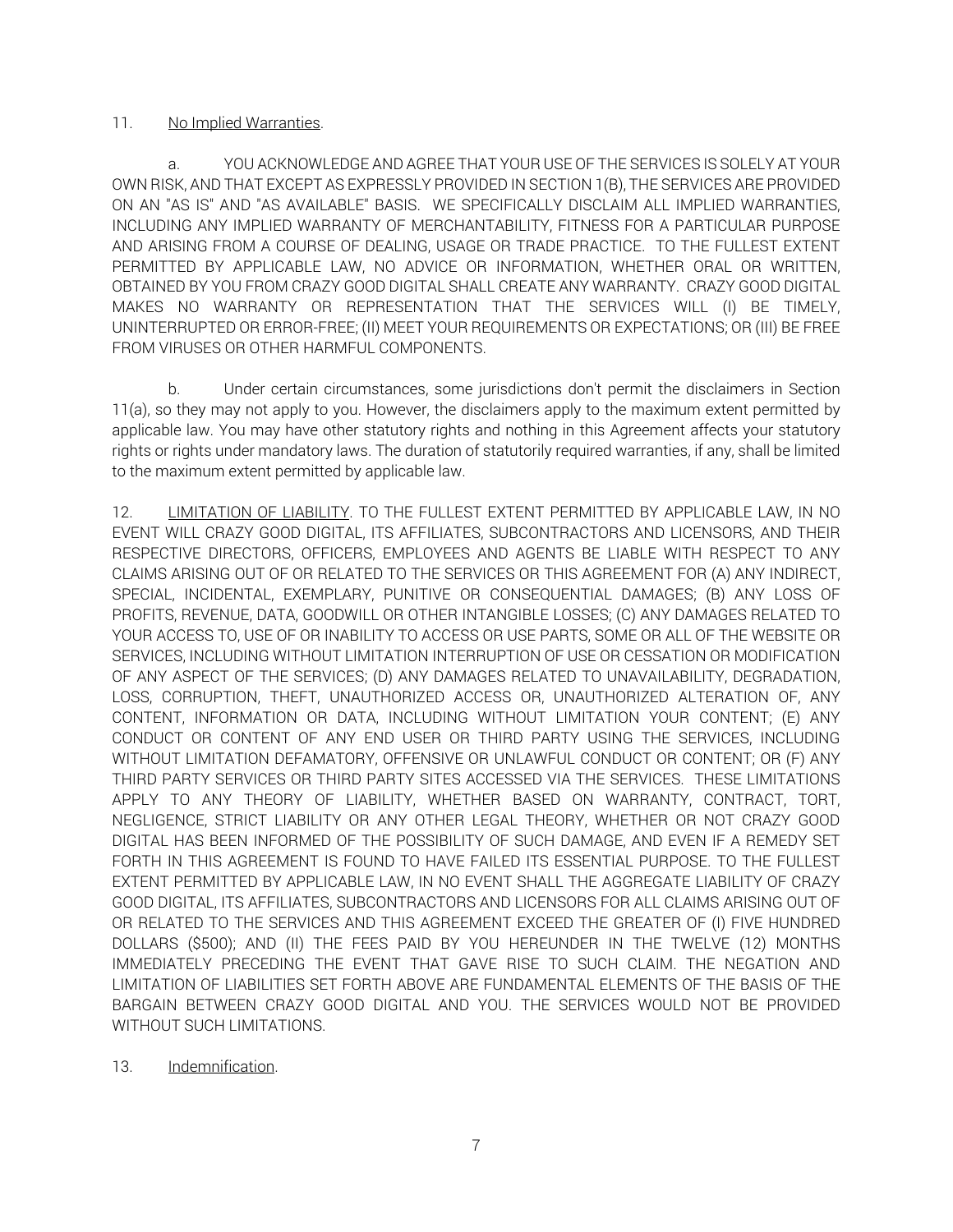a. To the fullest extent permitted by law, you agree to indemnify and hold harmless Crazy Good Digital, its affiliates, subcontractors and licensors and their respective directors, officers, employees and agents from and against all damages, losses, liabilities, costs, claims, demands, fines, awards and expenses of any kind (including without limitation reasonable attorneys' fees and costs) arising out of or related to (i) your breach of this Agreement; (ii) Your Content; (iii) any claims by, on behalf of or against the End Users of the Website; (iv) any claims by third parties that any content on the Website or your or an End User's use of the Website in violation of this Agreement infringes, misappropriates or violates any intellectual property rights of such third party; (v) your violation of any law or regulation; and (vi) any claims from tax authorities in any country in relation to your business operations, including without limitation your sales to individual consumers (including distance sales) and other operations for which Crazy Good Digital or its licensors may be held jointly and severally liable. Your indemnification obligations under this Section shall not apply to the extent directly caused by Crazy Good Digital's breach of this Agreement.

b. To the fullest extent permitted by law, Crazy Good Digital agrees to indemnify and hold harmless you and your directors, officers, employees and agents from and against all damages, losses, liabilities, costs, claims, demands, fines, awards and expenses of any kind (including without limitation reasonable attorneys' fees and costs) finally awarded against them or paid by tem in connection with a settlement that was approved by Crazy Good Digital, in writing, arising out of or related to any claims by third parties that Development Services infringe, misappropriate or violate any intellectual property rights of such third party. If Crazy Good Digital has reason to believe that it or you would be subject to an injunction or continuing damages based on a claim or allegation that the Development which claim would have been avoided if the Services had not been so combined infringe, misappropriate or violate the US intellectual property rights of a third party, then Crazy Good Digital may, at its option and expense, replace or modify the Development Services with substantially equivalent services or replacement services so that such services are no longer infringing, or obtain for you the right to continue using the Development Services. If neither of the foregoing is commercially practicable, Crazy Good Digital may cancel the applicable SOW and refund any fees paid for the infringing Development Services as of the date of termination. Notwithstanding the foregoing, Crazy Good Digital shall have no liability for a claim of infringement or misappropriation to the extent caused by (i) compliance by Crazy Good Digital with your specific instructions or design requirements or use by Crazy Good Digital of any materials provided by you; (ii) any content on the Website, or your or an End User's use of the Website in violation of this Agreement; (iii) any third party site or service.

c. The indemnified party shall (i) promptly notify indemnifying party in writing of any claim for which it seeks indemnification, provided the failure or delay in doing so shall not relieve the indemnifying party from any obligation to indemnify the indemnified party, except to the extent such delay or failure prejudices the defense of any such claim; and (ii) reasonably cooperate, at the indemnifying party's expense with the indemnifying party in connection with the defense, settlement, and litigation of such claim. The indemnifying party shall have the right to conduct the defense of any such indemnifiable claim made by a third party, provided that the indemnifying party may not settle any such claim without the prior written consent of the indemnified party (not to be unreasonably withheld). However, the indemnified party, at its own expense, shall have the right to participate in the defense of any such suit or proceeding through counsel of its choosing.

d. This Section 13 states the indemnifying party's sole liability to, and the indemnified party's exclusive remedy against, the other party for any third party intellectual property infringement claim described in this section.

14. Dispute Resolution; Arbitration; No Class Actions.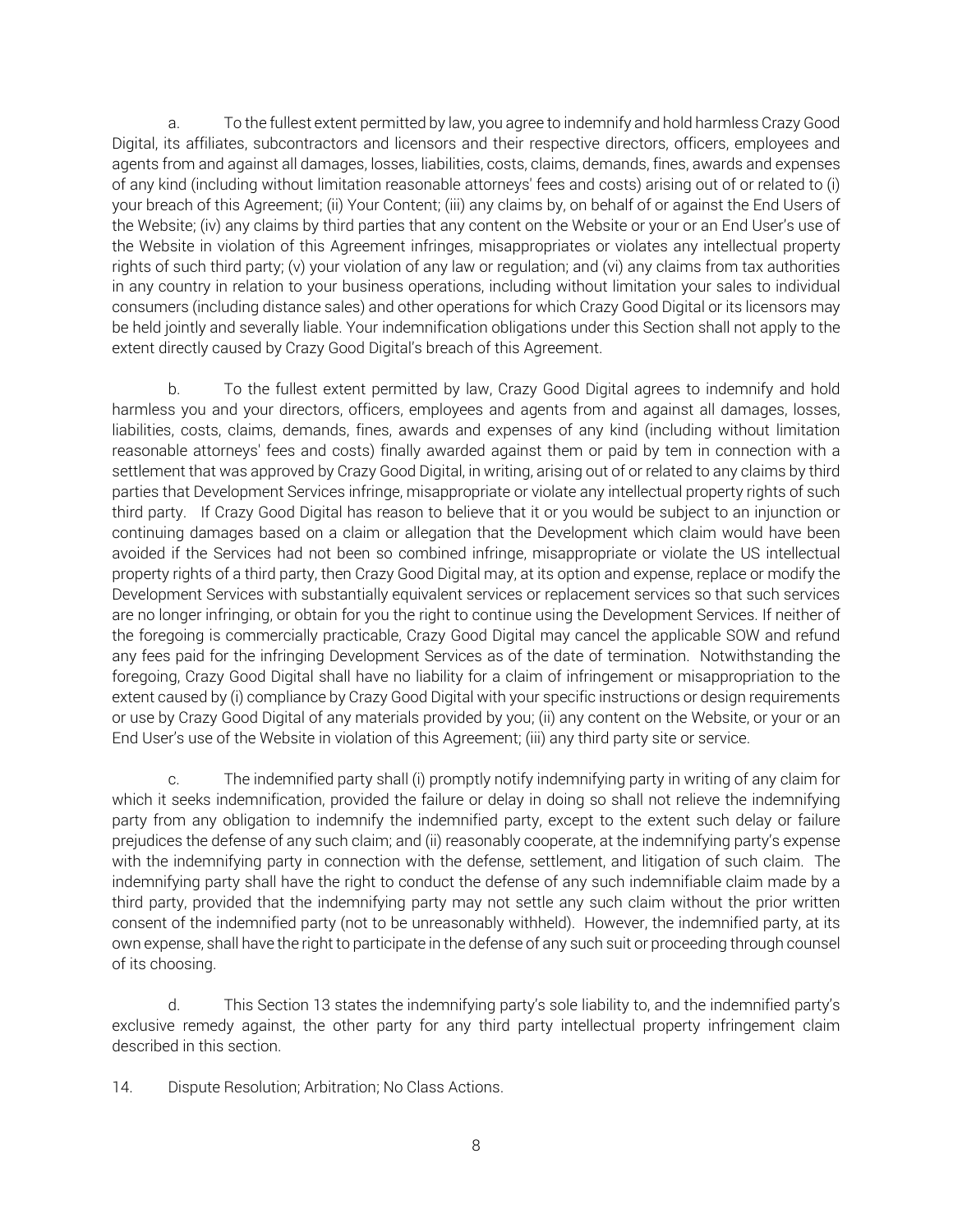a. The Parties shall attempt to resolve any claim, controversy or dispute between the Parties arising out of or relating to the Agreement (including without limitation its existence, formation, operation and termination) and/or the Services (including without limitation non-contractual disputes and matters) (collectively "Disputes") in good faith within thirty (30) days after one party provides written notice of the Dispute to the other Party. If the Parties can't resolve the Dispute within such 30-day period, the Parties will have the right to resolve the Dispute through final and binding arbitration and the Parties expressly waive the right to formal court proceedings (including without limitation trial by jury), except as set forth below. Discovery and rights to appeal in arbitration are generally more limited than in a lawsuit, and other rights that the Parties would have in court may not be available in arbitration. There is no judge or jury in arbitration, only an independent third party that will act as the arbitrator, and court review of an arbitration award is limited.

b. Any arbitration must be commenced by filing a demand for arbitration within one (1) year after the date the Party asserting the claim first knows or reasonably should know of the act, omission or default giving rise to the claim. If applicable law prohibits a one (1) year limitation period for asserting claims, any claim must be asserted within the shortest time period permitted by applicable law. JAMS, Inc. ("JAMS") will administer the arbitration in accordance with the JAMS Streamlined Arbitration Rules & Procedures ("JAMS Rules") in effect at the time of the dispute.

c. The Parties agree that the US Federal Arbitration Act and federal arbitration law apply and govern the interpretation and enforcement of these provisions (despite any contrary provision herein). Any arbitration hearings will take place at a location to be agreed upon in Newark, New Jersey (or such other location as may be mutually agreed by the Parties in their sole discretion), in English, and shall be settled by one (1) commercial arbitrator with substantial experience in resolving intellectual property and commercial contract disputes, who shall be selected from the appropriate list of JAMS arbitrators in accordance with the JAMS Rules. The arbitrator must follow this Agreement and can award the same damages and relief as a court (including without limitation reasonable attorneys' fees and costs), except that the arbitrator may not award declaratory or injunctive relief benefiting anyone but the Parties to the arbitration. Judgment upon the award rendered by such arbitrator may be entered in any court of competent jurisdiction. The JAMS Rules will govern payment of all arbitration fees.

d. Notwithstanding anything to the contrary in this Section, either Party may bring a lawsuit solely for injunctive relief to stop unauthorized use or abuse of the Services, or intellectual property infringement or misappropriation (for example, trademark, trade secret, copyright or patent rights) without first engaging in arbitration or the informal dispute resolution process described above.

e. Any claim not subject to arbitration must be commenced within one (1) year after the date the party asserting the claim first knows or reasonably should know of the act, omission or default giving rise to the claim. If applicable law prohibits a one (1) year limitation period for asserting claims, any claim must be asserted within the shortest time period permitted by applicable law.

f. You may only resolve disputes with Crazy Good Digital on an individual basis, and may not bring a claim as a plaintiff or a class member in a class, consolidated or representative action. Class actions, class arbitrations, private attorney general actions and consolidation with other arbitrations aren't allowed.

15. Governing Law; Consent to Jurisdiction; Time for Filing. This Agreement (including its existence, formation, operation and termination) and the Services, as well as all disputes and matters arising out of or in connection with this Agreement and the Services (including non-contractual disputes and matters) shall be governed in all respects by the laws of the State of New Jersey, without regard to its conflict of law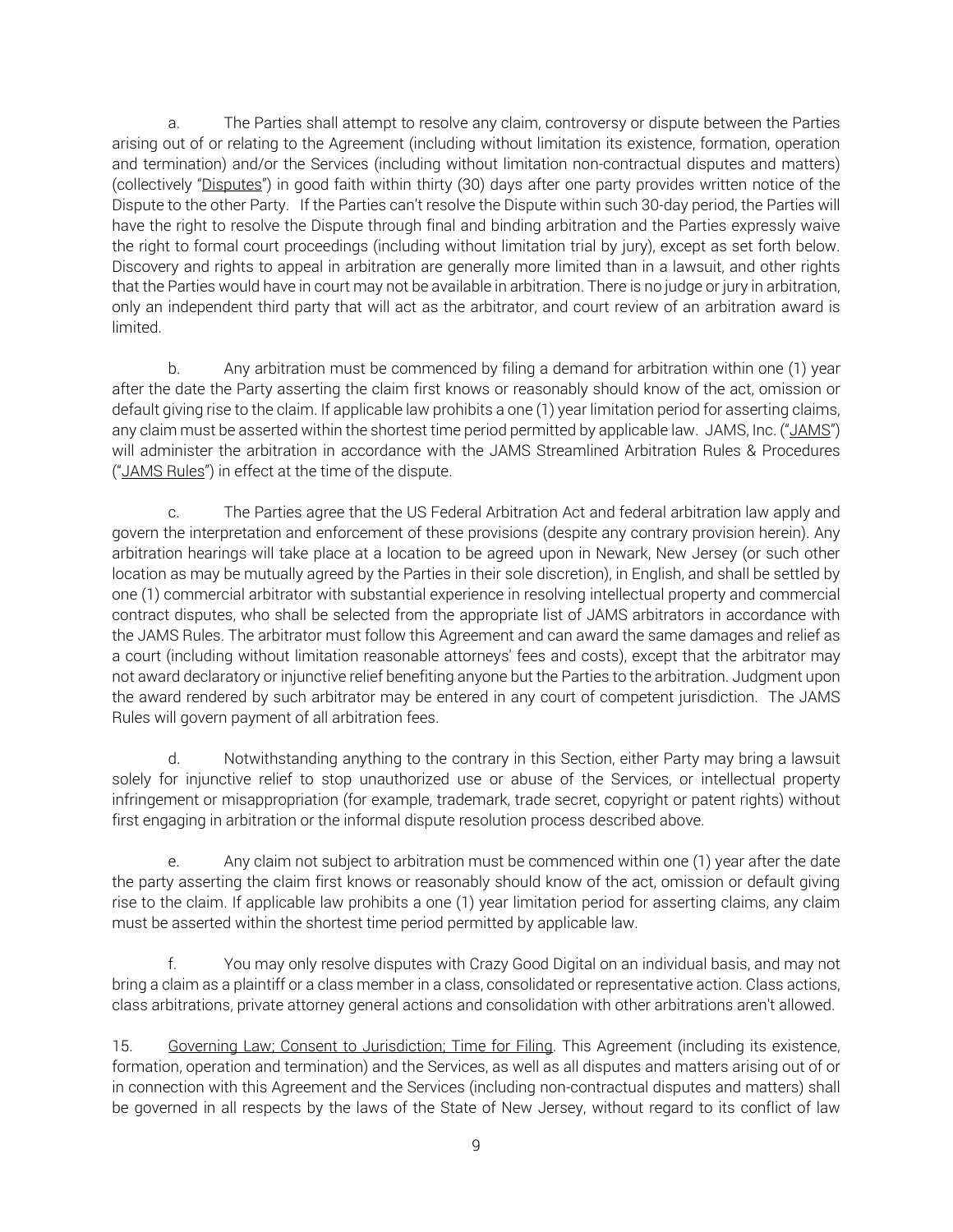provisions. If Section 14 is found not to apply to you or your claim, you and Crazy Good Digital each agree that any judicial proceeding arising out of or in connection with any Dispute must be brought exclusively in the federal or state courts located in Newark, New Jersey, and you and Crazy Good Digital consent to venue and personal jurisdiction in such courts.

### 16. Miscellaneous.

a. This Agreement (including each Statement of Work and the fee and Initial Term set forth on the Order Page) constitutes the entire agreement between you and Crazy Good Digital regarding the subject matter of this Agreement, and supersedes and replaces any other prior or contemporaneous agreements, or terms and conditions applicable to the subject matter of this Agreement. Neither Party shall be bound by any additional or different terms that might appear in any acknowledgements, purchase orders, quotations, proposals, or in any other communications between us (other than the fee and Initial Term set forth on the Order Page or as set forth in Section 16(d)), unless those terms are expressly agreed to by a written signed amendment between the Parties. You agree that you have not relied upon, and have no remedies in respect of, any term, condition, statement, warranty or representation except those expressly set out in this Agreement. You also may be subject to additional terms, policies or agreements that may apply when you use other services in connection with the Website. This Agreement creates no third party beneficiary rights. The captions and headings appearing in this Agreement are for reference only and will not be considered in construing this Agreement.

b. You acknowledge that any use of the Services (including the Website) contrary to this Agreement, or any transfer, sublicensing, copying or disclosure of technical information or materials related to the Services (including the Website) in violation of this Agreement, may cause irreparable injury to us, and our affiliates, subcontractors and licensors for which monetary damages may not be sufficient, and under such circumstances we, our affiliates, subcontractors and licensors will be entitled to seek equitable relief, without posting bond or other security, including, but not limited to, preliminary and permanent injunctive relief.

c. Either Party's failure to enforce any provision of this Agreement is not a waiver of its right to do so later. If any provision of this Agreement is found unenforceable, the remaining provisions will remain in full effect and an enforceable term will be substituted reflecting our intent as closely as possible. Crazy Good Digital may assign its rights and delegate its obligations in whole or in part to an affiliate or subcontractor without your consent. Other than the above, neither Party may assign or delegate this Agreement.

d. We may modify this Agreement from time to time, and will always post the most current version on our website. If a modification meaningfully reduces your rights, we will notify you (by, for example, sending you an email). The notice will designate the period after which the new terms will take effect. Modifications will never apply retroactively. By continuing to use or access the Services after any modifications come into effect, you agree to be bound by the modified Agreement and price changes. If you disagree with our changes, then you should stop using the Services and cancel all Services.

e. The Parties shall not be liable to each other or any other person for any delay or failure in the performance of this Agreement (other than payment obligations) or for loss or damage of any nature whatsoever suffered by such Party due to disruption or unavailability of communication facilities, utility or hosting or Internet service provider failure or delay, denial of service attack, acts of war, acts of terrorism, acts of vandalism, lightning, fire, strike, unavailability of energy sources or any other causes beyond the Party's reasonable control. You are responsible for all fees and charges imposed by telephone carriers,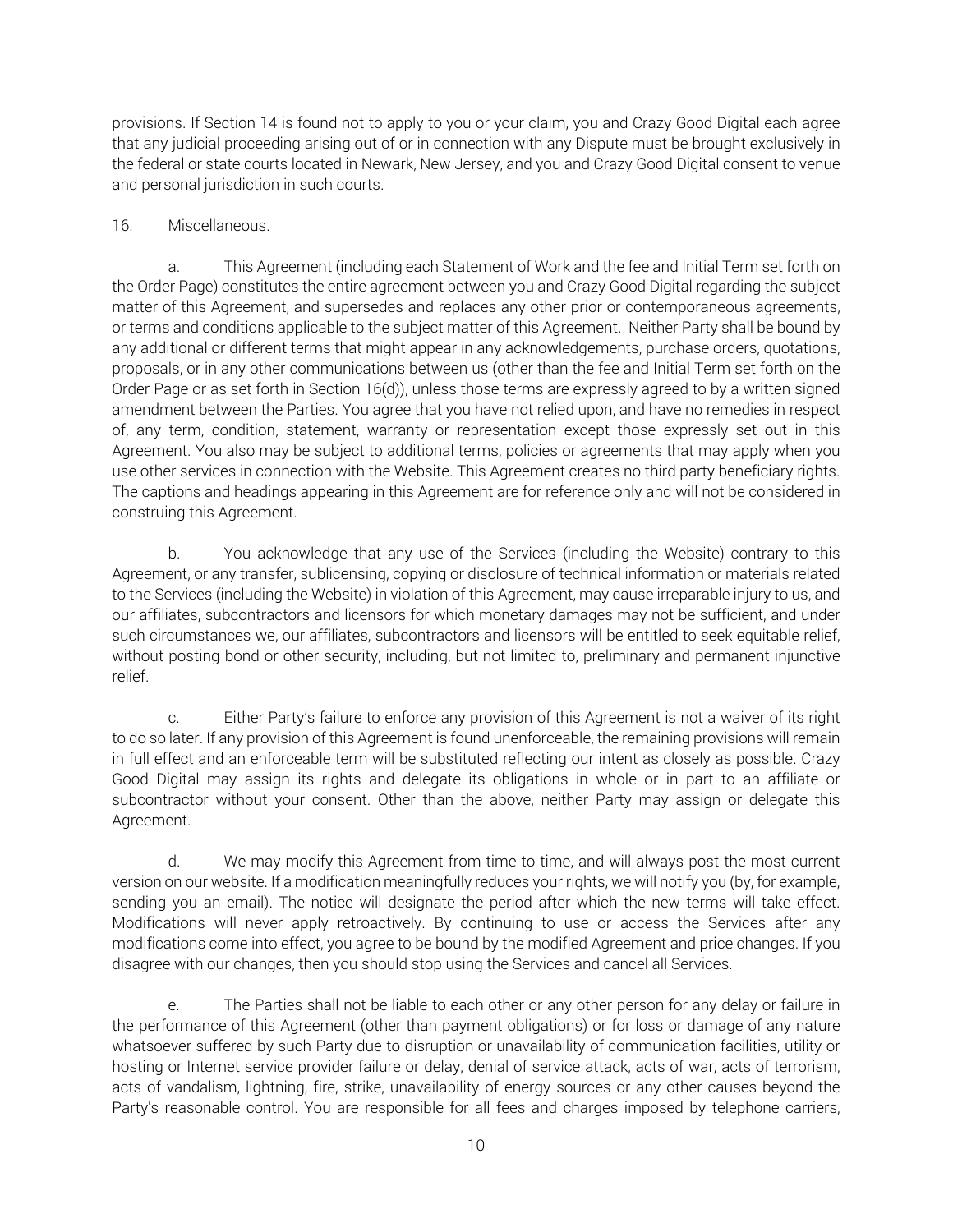Internet service providers, and other voice and/or data service providers arising out of access to and use of the Services.

f. The Parties are independent contractors. This Agreement does not create a partnership, franchise, joint venture, agency, fiduciary or employment relationship between the Parties.